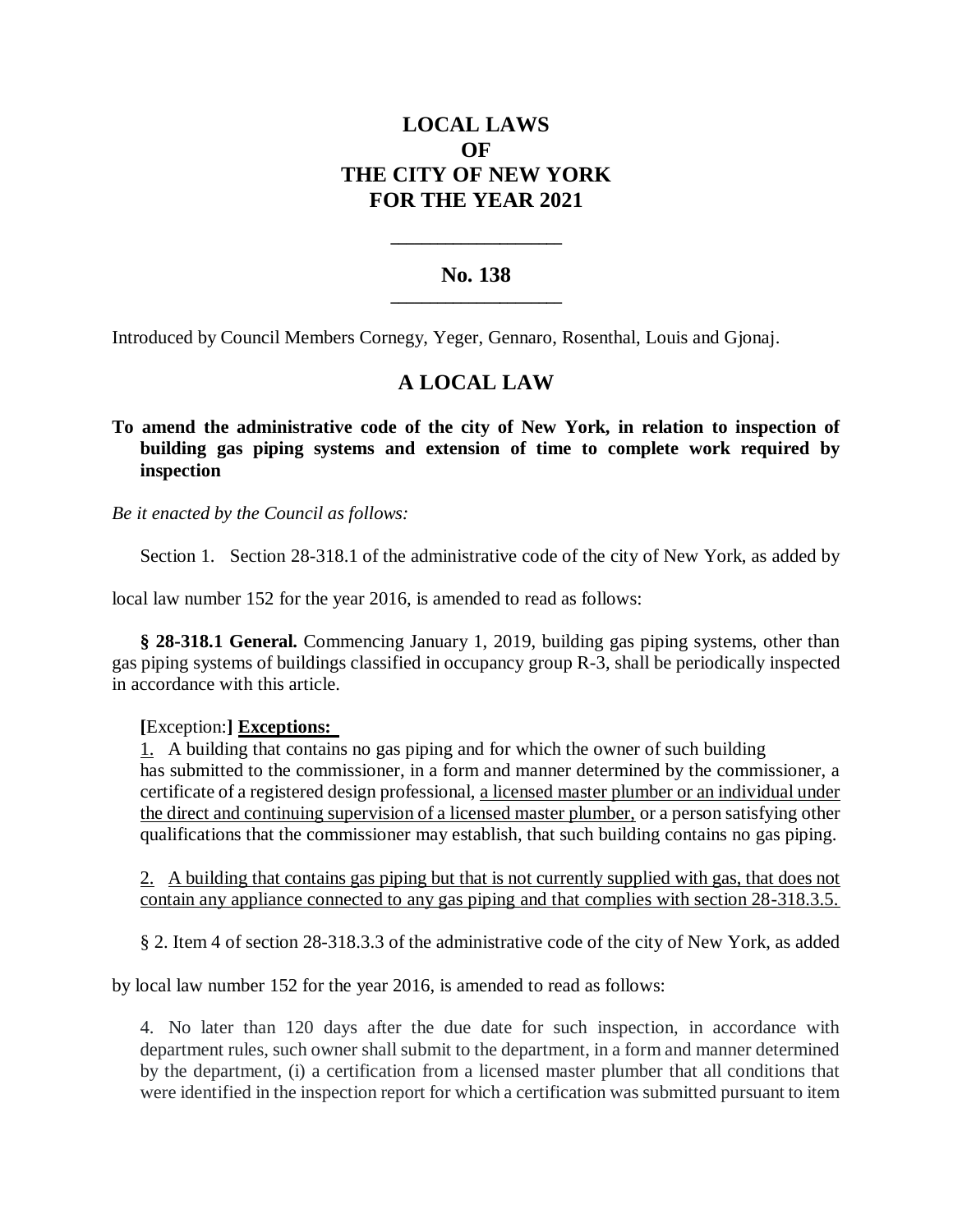2 of this section have been corrected, except that such certification may note that correction of one or more conditions identified in such report, other than conditions referred to in section 28-318.3.4, will reasonably take additional time to complete and (ii) a certification from such owner that such owner is in compliance with item 3 of this section. If such certification notes that one or more conditions will take additional time to complete, such owner shall, no later than 180 days after the due date for such inspection, or by such later date as the department shall determine, submit to the department, in a form and manner determined by the department, a certification from a licensed master plumber that all conditions identified in such report have been corrected.

§ 3. Article 318 of chapter 3 of title 28 of the administrative code of the city of New York is

amended by adding sections 28-318.3.5 and 28-318.3.6 to read as follows:

**§ 28-318.3.5 Buildings without active gas service.** A building otherwise required to undergo an inspection pursuant to section 28-318.1 that is not currently supplied with gas, and that has no appliance connected to any gas piping, shall not be required to undergo such inspection when the following is submitted to the department:

1. A signed statement from a person with authority to sign such statement on behalf of any utility company that would be responsible for the provision of gas service if such service were provided containing the following:

1.1. The last date upon which gas was supplied to the building; and

1.2. The date upon which gas service was no longer provided to the building.

2. A signed statement from the owner of such building containing the following:

2.1. A certification that the building no longer receives gas service; and

2.2. A certification that the building no longer contains appliances connected to gas piping.

**§ 28-318.3.6 Resumption of gas service.** Where the owner of a building that has complied with section 28-318.3.5 seeks to resume gas service to such building, the owner must:

1. Obtain a certificate of approval of gas installation from the department; and

2. Comply with the inspection and certification requirements of sections 28-318.1, 28-318.2 and 28-318.3 and the rules of the department before gas service is resumed, regardless of whether such inspection and certification would otherwise be required for that building at that time.